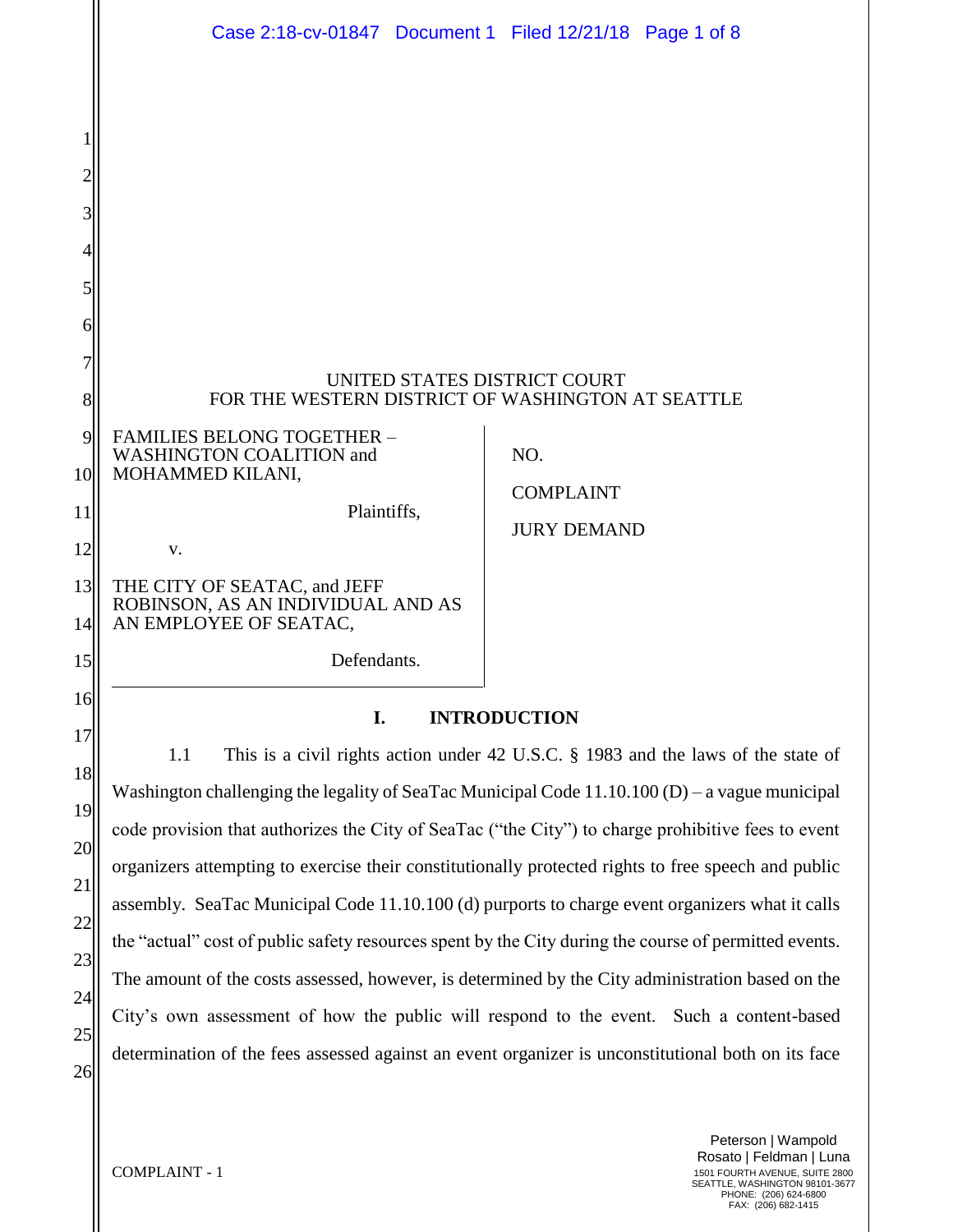and as applied, under both the federal and state constitutions.

1

2

3

4

5

6

7

8

1.2 Plaintiffs in this case organized a well-attended First Amendment event – a rally to protest the "family separation" policy for immigrants detained at the US-Mexico border instituted by President Donald Trump. Plaintiffs sought and received a permit for the event, which was to be held outside the federal detention facility in the City of SeaTac where immigrant parents were being held separately from their children. After the peaceful event, Plaintiff Kilani received an invoice in excess of \$37,000, justified as the "actual cost" to the City, impermissibly chilling constitutionally protected free speech and assembly rights.

9 10 11 12 13 14 15 16 17 18 19 20 1.3 Under the First Amendment to the United States Constitution and Article 1, Section 5 of the Washington State Constitution, government policies that purport to authorize assessment of costs for public safety services are necessarily content-based and facially invalid. Further, while SeaTac purports to charge only the "actual" costs associated with the events, no guidance is given on how to determine such costs. Administrators have unfettered discretion to determine which services will be "required" by the City to assist in or respond to the protected activity. Further, organizers of events likely to draw counter-protesters, such as Plaintiffs, could presumably be charged for the cost of public safety services to control actual or anticipated counter-protesters, creating an effective "heckler's veto." Finally, organizers of events are not provided any cost estimate prior to events detailing what charges they will or may be responsible for other than a non-exhaustive list buried deep within the SeaTac municipal code, so that they can only guess whether they can afford to exercise their constitutionally protected speech and assembly rights.

21 22 23 24 25 26 1.4 Because organizers are not provided an estimate of charges before the event, organizers have no way to preemptively challenge the financial burdens that may be imposed upon them. Nor is there any guidance provided about potential cost. This lack of clarity can result in significant chill in the right to free speech because people such as Plaintiffs will be less likely to plan events when it is not clear if they will get a bill for \$5, \$500, \$50,000, or \$500,000 after said event. For this reason too, SeaTac's policy violates the First Amendment to the U.S. Constitution

> Peterson | Wampold Rosato | Feldman | Luna 1501 FOURTH AVENUE, SUITE 2800 SEATTLE, WASHINGTON 98101-3677 PHONE: (206) 624-6800 FAX: (206) 682-1415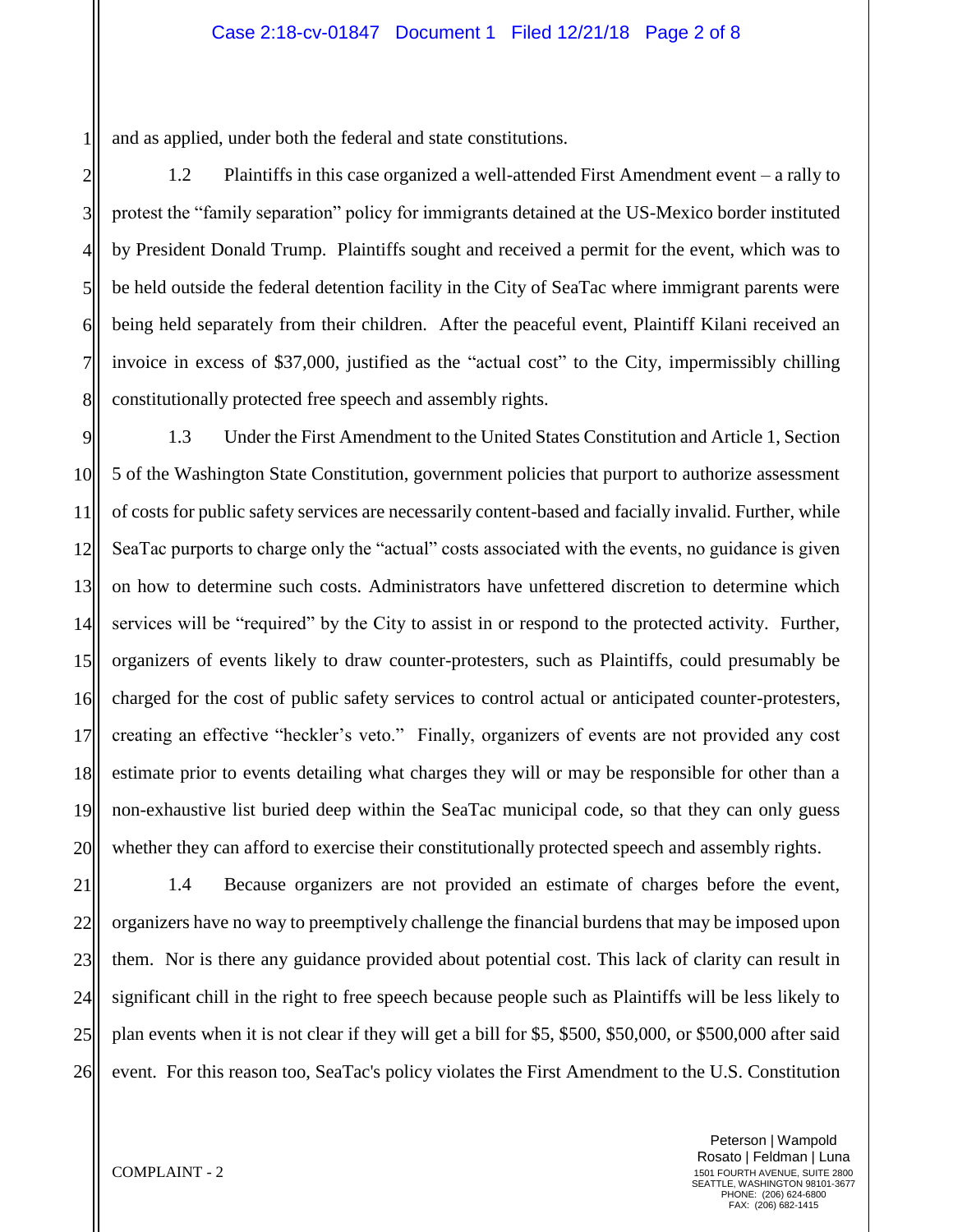and Article 1, Section 5 of the Washington State Constitution.

1.5 The City's policy also violates these same provisions of the federal and state constitutions because they leave no reasonable alternatives for large gatherings of people to share their views on matters of public concern within the City without undue burden on the exercise of that right.

6 7 8 9 1.6 Plaintiffs ask this Court to enjoin the City from continuing to apply a public-safety charge against organized speech and assembly events on the streets of SeaTac. The City should also be preliminarily enjoined from taking any further enforcement action against the Plaintiffs regarding the over \$37,000 in charges already assessed for the rally.

10

1

2

3

4

5

### **II. THE PARTIES**

11 12 13 14 15 16 2.1 "Families Belong Together – Washington" ("the Coalition") is an unincorporated association comprised of individual and organizational members. Over 30 organizations concerned about the family separation policies of the Trump administration are members of the Coalition. The Coalition was the organizing body for the local "Families Belong Together" rally, part of a national day of action by the same name, held outside the Federal Detention Center in the City of SeaTac on June 30, 2018.

17 18 19 2.2 The City of SeaTac ("the City") is a governmental entity and a political subdivision of the State of Washington and is a "person" for purposes of 42 U.S.C. § 1983 and Washington law.

20 21 22 2.3 Mohammed Kilani is an individual and a member of Families Belong Together. Mr. Kilani submitted the permit application on behalf of the Coalition and was the recipient of the invoice and past due notice from the City.

23 24 25 2.4 Jeff Robinson is sued in his individual and official capacity as the Director of Department of Community and Economic Development of the City. At all relevant times, Mr. Robinson was acting as an agent or employee of the City and was acting under color of state law.

26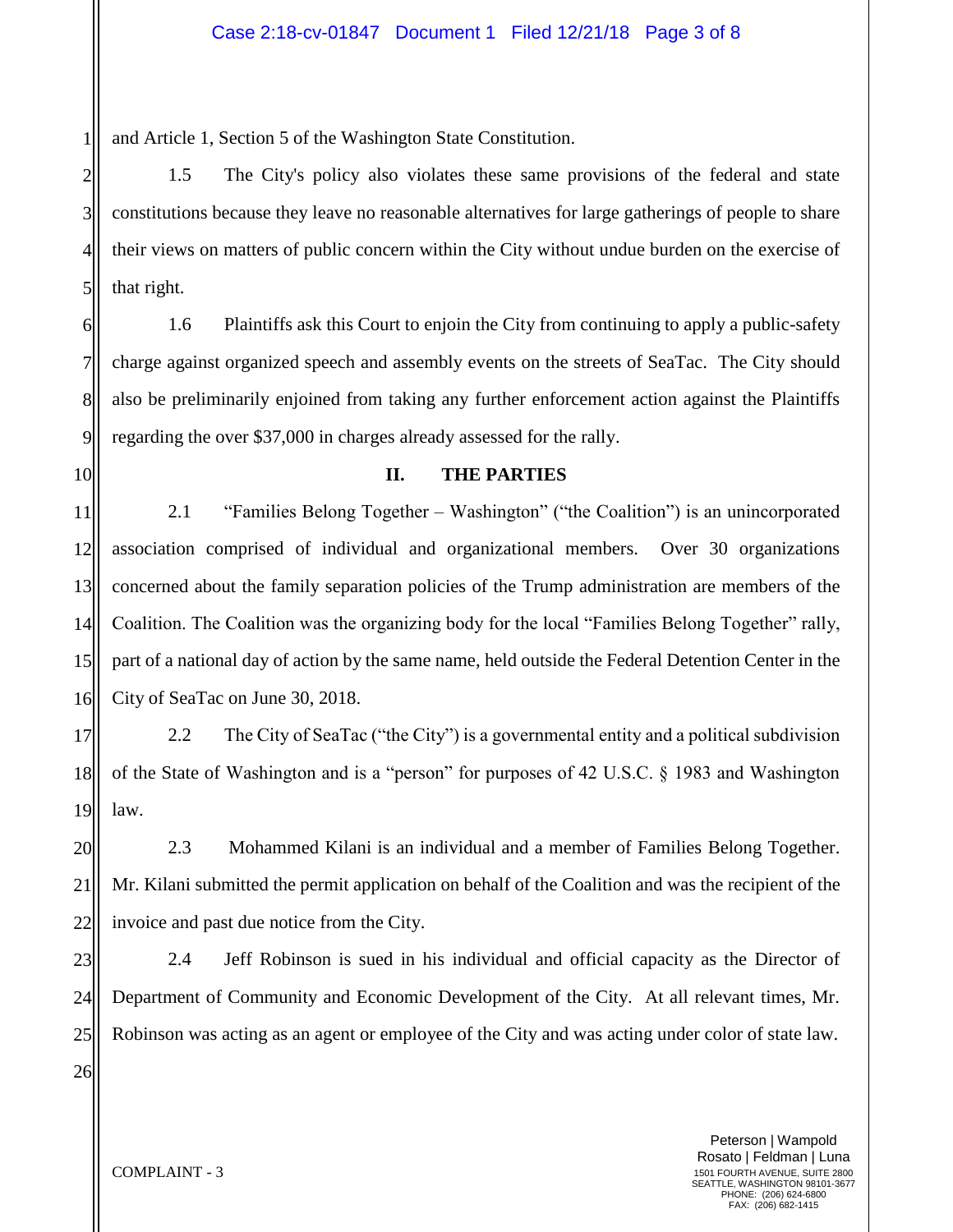# **III. JURISDICTION AND VENUE**

3.1 This action arises under the First and Fourteenth Amendments to the United States Constitution and Article 1, Sec. 5 of the Washington Constitution, and is authorized pursuant to 42 U.S.C. § 1983 in relation to the deprivation of the Plaintiffs' constitutional rights. Accordingly, the Court has federal question jurisdiction under 28 U.S.C. §§ 1331 and 1343.

7 8 3.2 Venue is proper under 28 U.S.C. § 1391(b). Each and all of the acts alleged were done by the Defendants within King County, Washington.

9 10 11 12 3.3 This Court is authorized to grant declaratory judgment under 28 U.S.C. §§ 2201- 02 and to issue injunctive relief requested by the Plaintiff under Rule 65 of the Federal Rules of Civil Procedure, the requested injunctive relief under 28 U.S.C. § 1343(3), the requested damages under 28 U.S.C.  $\S$  1343(3), and attorney's fees and costs under 42 U.S.C.  $\S$  1988.

**IV. FACTUAL BACKGROUND**

18 4.1 In April of 2018, the Trump administration launched its "Zero Tolerance" policy in regard to immigration at the U.S.-Mexico border. Under the new protocol, federal authorities separated children from their parents, relatives, or other adults who accompanied them in crossing the border. The policy involved prosecuting all adults who were detained at the U.S.-Mexico border, sending the parents to federal detention facilities, and placing children and infants under the supervision of the U.S. Department of Health and Human Services. According to government officials, the policy led to the separation of almost 3,000 children from their parents.

21 22 23 24 4.2 In response to the family separation policy, a national coalition called Families Belong Together called for a nationwide day of action to protest the Trump administration's harsh deterrent approach to immigration policies and to call for the reunification of families separated and detained as a result of those policies' implementation.

25 26 4.3 Upon learning of the family separation policy and the national call to action, local activist Palmira Figueroa called together a meeting to organize a collective response to the

1

2

3

4

5

6

13

14

15

16

17

19

20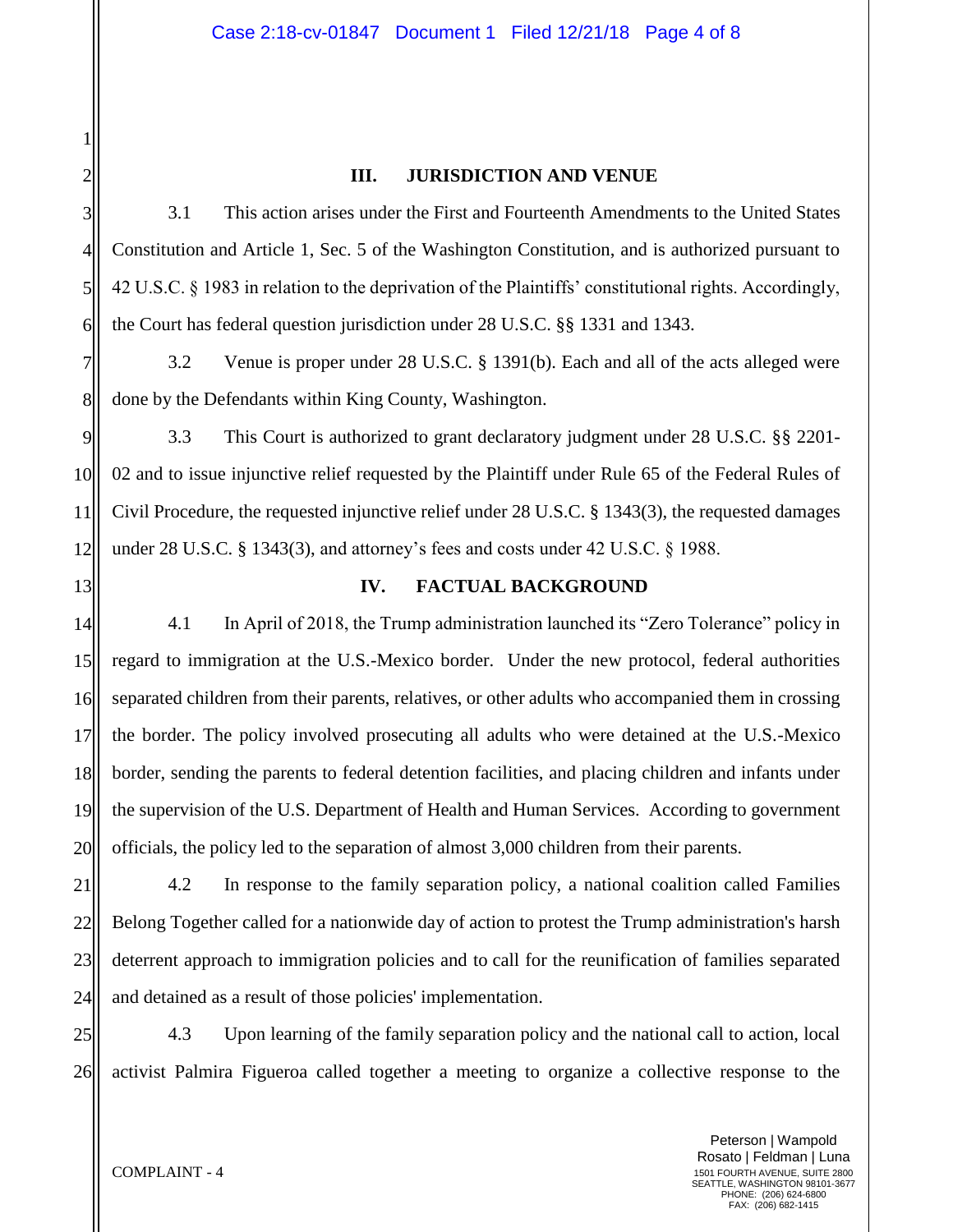1 2 3 4 5 6 7 8 inhumane practices of the federal administration. Ms. Figueroa, an immigrant herself, has spent 16 years working on immigrant rights issues and was outraged at the cruel policies being instituted by the Trump administration. Under her leadership and guidance, a diverse group of organizations including civil rights, immigrant rights, religious, and labor organizations joined together to form the local "Families Belong Together – Washington" coalition. The Coalition decided to engage in a week of actions protesting the treatment of immigrants under the current federal administration. One of the actions was to be a rally outside of the Federal Detention Center in the City of SeaTac on June 30th.

9 10 11 12 13 4.4 The location and focus of the Families Belong Together rally was the Federal Detention Center located along South 200th Street in the City, which is used as a holding facility for mothers separated from their children at the U.S.-Mexico border. The detention center is just one block east of International Boulevard, a street that is home to dozens of small businesses owned and operated by migrants from around the world.

14 15 16 17 4.5 Mr. Kilani, who holds a Masters in International Studies, attended the planning meeting and agreed to submit a permit application on behalf of the Coalition for the local Families Belong Together rally for the national day of action. Mr. Kilani sought a permit in order to coordinate the rally with the City.

18 19 20 21 4.6 Mr. Kilani submitted a Right-of-Way (ROW) Class A permit application ("the permit") on June 28, 2018, describing the event to be permitted as "peaceful demonstration and rally against family separation." In the permit application, he accurately described the location and nature of the event. The City granted the permit on June 29, 2018.

22 23 24 25 26 4.7 On June  $30<sup>th</sup>$ , the event commenced peacefully and without incident. The event took place as described in the permit, with a peaceful rally outside of the detention center. The event was attended by thousands of individuals who shared concerns about the family separation policies of the federal government. Speakers included State Senator Rebecca Saldana, as well as immigrants and refugees who shared their stories of coming to the United States. After the rally,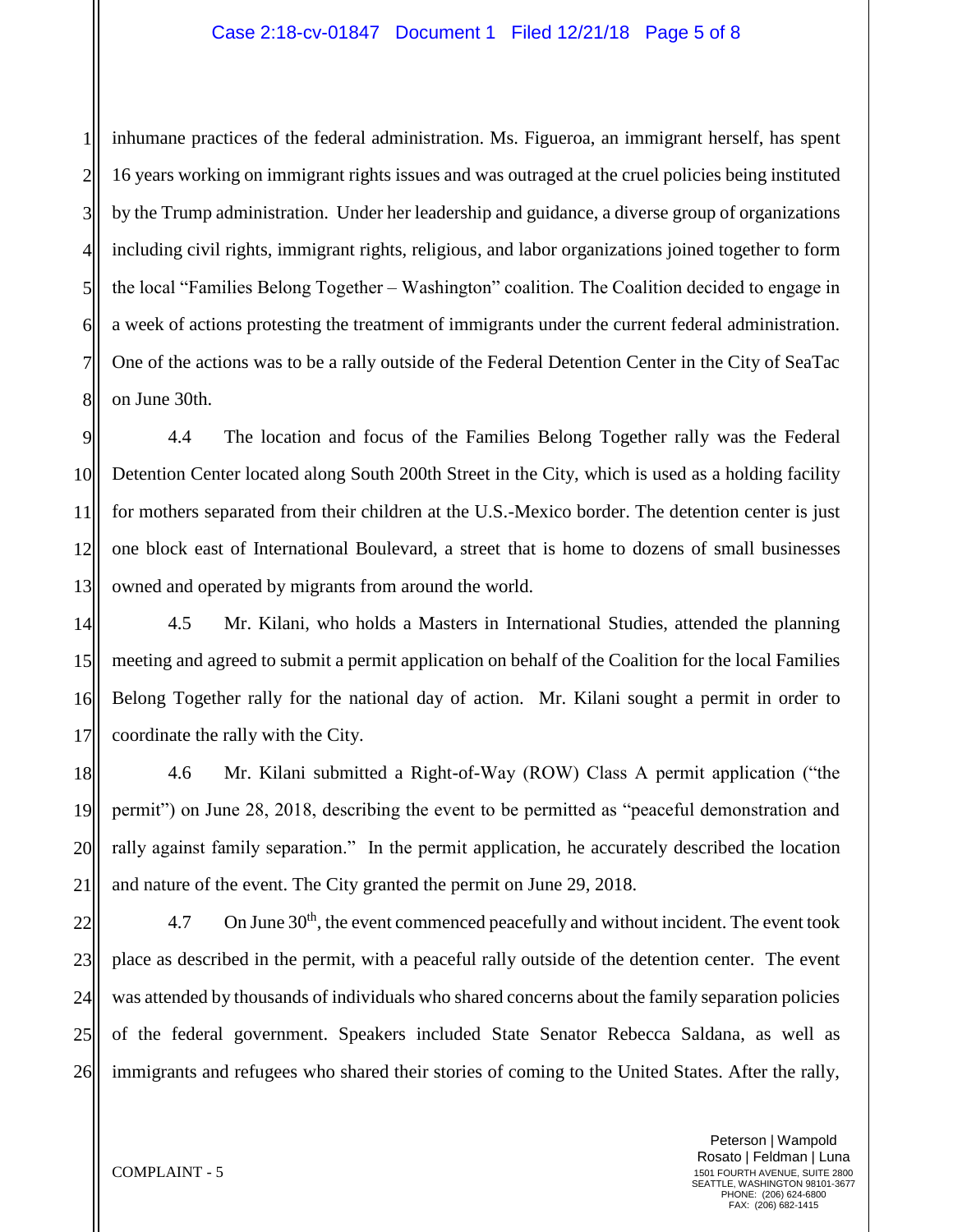organizers took care to clean up and remove all protest signs, acting as good neighbors to the local businesses and surrounding residents.

4.8 On July 2<sup>nd</sup>, Mr. Kilani received an invoice from the City alleging \$37,075.61 in fees and costs for the Rally. Of the invoiced costs, "crowd control - police services" comprise \$30,847.49 and "crowd control – public works" another \$5,810.20, with the remainder being several hundred dollars of permit and technology fees. No explanation of or opportunity to appeal the fee determination was provided, nor was an exemption provided for those unable to pay.

8 9 4.9 In September 2018, Mr. Kilani received a second notice from SeaTac attempting to collect the claimed amount owed of over \$37,000. The notice was stamped "Past Due."

10 11 12 13 14 4.10 At no time in the permitting process did anyone inform Mr. Kilani that he might be responsible for tens of thousands of dollars in police costs to ensure the safety of those seeking to engage in constitutionally protected speech. He was not provided with a written or verbal cost estimate, nor was he informed that the City would pass on to him personally the cost of doing its duty of protecting persons engaged in lawful and protected conduct.

15 16 17 18 4.11 Had Mr. Kilani been informed of the cost prior to the event, he would not have personally sought a permit, and his and the Coalition's First Amendment rights would have been circumscribed. Alternatively, Mr. Kilani and/or the Coalition may have sought a restraining order precluding the City from charging the exorbitant fee.

19 20 21 22 23 24 4.12 Now, aware that substantial costs in unknown amounts may be assessed by the City for the exercise of a constitutional right, Mr. Kilani and some other organizers are unwilling to accept the risk of potentially being personally charged tens of thousands of dollars or more based on the unfettered discretion of City representatives. This restricts their free exercise of constitutionally-protected rights and deters them from holding lawful, permitted rallies in the future.

26

25

1

2

3

4

5

6

7

Peterson | Wampold Rosato | Feldman | Luna 1501 FOURTH AVENUE, SUITE 2800 SEATTLE, WASHINGTON 98101-3677 PHONE: (206) 624-6800 FAX: (206) 682-1415

COMPLAINT - 6

//

//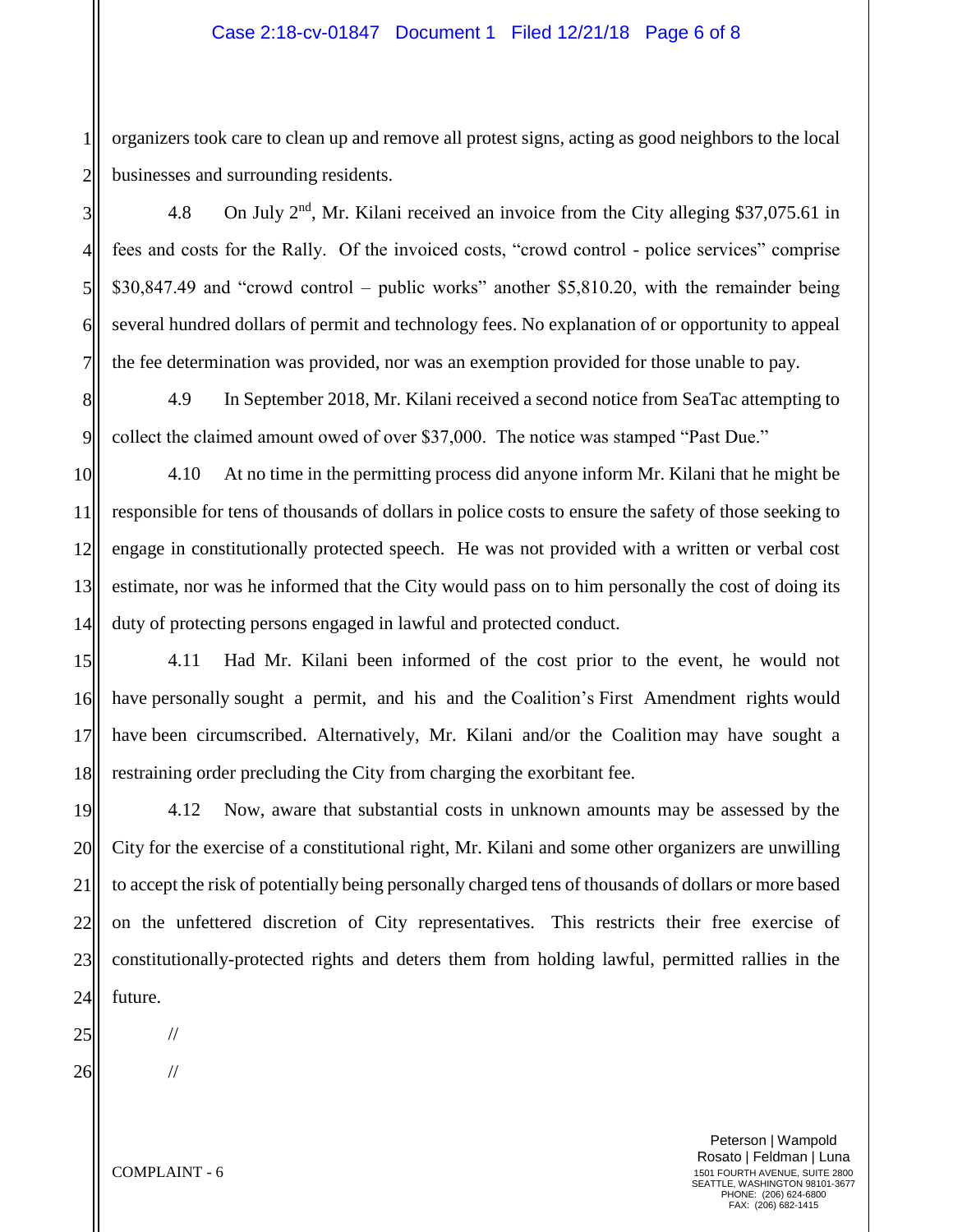### **V. CAUSES OF ACTION**

The foregoing allegations are hereby incorporated into each of the counts below:

#### 5.1 **Count 1- Free Speech and Assembly**

First Amendment to the U.S. Constitution & 42 U.S.C. § 1983

The City's policy that purports to allow the City to charge for basic public safety services for expressive events and assemblies in the public spaces of the City, on its face and as applied, violates the First Amendment to the United States Constitution, placing an undue burden on the exercise of speech and assembly rights, according unfettered discretion to local officials to impose crushing costs on those organizing political speech and assembly events, and chilling the exercise of these fundamental liberties.

1

2

3

4

5

6

7

8

9

10

11

12

13

14

15

# 5.2 **Count 2 - Free Speech and Assembly**

Article 1, Section 5 of the Washington Constitution

Protections for free speech and assembly under the Washington Constitution are broader than concomitant protections under the First Amendment. The City policy at issue violates these state constitutional provisions for the same reasons that it violates the First Amendment, described above.

16 17

18

19

20

21

22

23

## 5.3 **Count 3 - Due Process**

14th Amendment to the United States Constitution

By failing to have definite standards for determining what charges will be assessed and by failing to have a process for appealing assessed charges, the City is violating Plaintiffs' rights to due process.

#### **VI. PRAYERS FOR RELIEF**

Wherefore, Plaintiffs respectfully request that this Court:

24 25 26 1. Preliminarily and permanently enjoin Defendants from (i) taking any collection action with respect to Mr. Kilani or others affiliated with the Coalition for costs allegedly associated with the June 2018 assembly; (ii) charging for public safety services in City spaces or

> Peterson | Wampold Rosato | Feldman | Luna 1501 FOURTH AVENUE, SUITE 2800 SEATTLE, WASHINGTON 98101-3677 PHONE: (206) 624-6800 FAX: (206) 682-1415